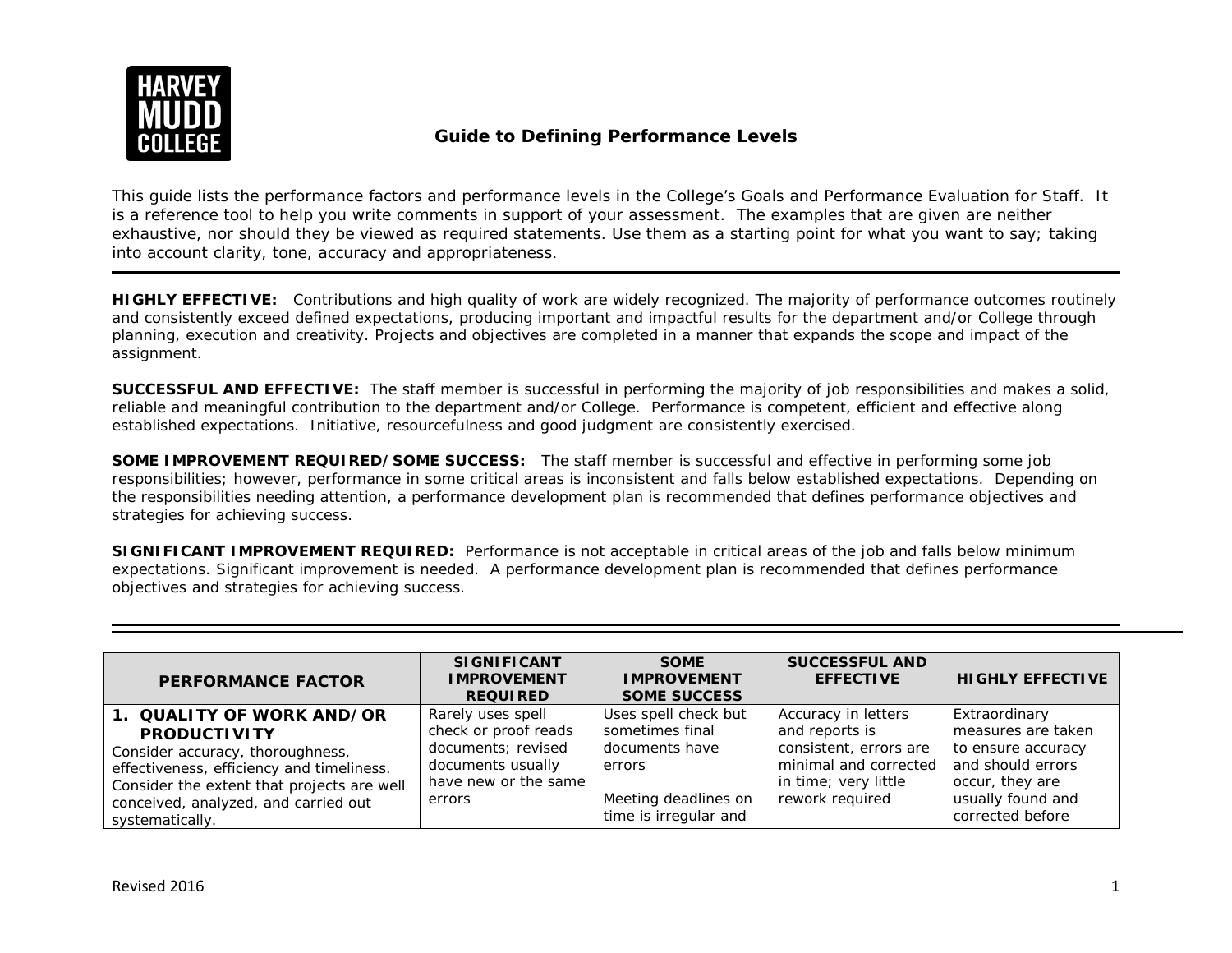| <b>PERFORMANCE FACTOR</b>                                                                                                                                                                                                                                    | <b>SIGNIFICANT</b><br><b>IMPROVEMENT</b><br><b>REQUIRED</b>                                                                                                                                               | <b>SOME</b><br><b>IMPROVEMENT</b><br><b>SOME SUCCESS</b>                                                                                                                                                                             | <b>SUCCESSFUL AND</b><br><b>EFFECTIVE</b>                                                                                                                                                                                                                                                          | <b>HIGHLY EFFECTIVE</b>                                                                                                                                                                                                                                                                                                 |
|--------------------------------------------------------------------------------------------------------------------------------------------------------------------------------------------------------------------------------------------------------------|-----------------------------------------------------------------------------------------------------------------------------------------------------------------------------------------------------------|--------------------------------------------------------------------------------------------------------------------------------------------------------------------------------------------------------------------------------------|----------------------------------------------------------------------------------------------------------------------------------------------------------------------------------------------------------------------------------------------------------------------------------------------------|-------------------------------------------------------------------------------------------------------------------------------------------------------------------------------------------------------------------------------------------------------------------------------------------------------------------------|
|                                                                                                                                                                                                                                                              | Deadlines are seldom<br>met<br>Supervisor is rarely<br>informed of a<br>project's status<br>Frequently ignores<br>established<br>procedures which<br>often causes delays<br>and/or considerable<br>rework | has caused conflicts<br>Sometimes the<br>completion of projects<br>takes longer than<br>they should<br>Often skips a<br>procedure to save<br>time but results in<br>errors and delays                                                | Projects are well-<br>planned and finished<br>on time with rare<br>exception<br>Uses time efficiently<br>and lets supervisor<br>know about delays in<br>advance<br>Usually follows<br>procedures and if<br>exceptions are made,<br>it is for good reason<br>Checks own work<br>regularly to ensure | release of the final<br>product; rework is<br>minimal or non-<br>existent<br>Projects are well-<br>planned and<br>consistently<br>completed in advance<br>of due-date<br>The presentation of<br>reports, projects, and<br>experiments, etc.<br>exceeds expectations<br>and typically contains<br>additional information |
| 2. FLEXIBILITY<br>Consider performance under pressure,<br>handling of multiple assignments,<br>adaptability to change, and ability to<br>manage conflicting priorities.                                                                                      | Shows little support<br>for new ideas and<br>changes and at times<br>tries to derail new<br>initiatives                                                                                                   | Sometimes is<br>reluctant to try new<br>procedure, which<br>affects what others do                                                                                                                                                   | accuracy<br>Consistently accepting<br>of new ideas and<br>willing to try different<br>ways of doing<br>something                                                                                                                                                                                   | and features that<br>enhance the project<br>Always accepting of<br>new ideas or changes<br>and consistently takes<br>initiative to pilot new<br>procedures; coaches<br>others to help them<br>understand changes                                                                                                        |
| 3. INITIATIVE<br>Consider the extent to which the staff<br>member is a self-starter and takes action<br>on his/her own in performing job<br>assignments, making or recommending<br>improvements, resolving problems and<br>following through on assignments. | If something<br>unexpected happens,<br>hardly ever adjusts<br>work process or<br>schedule to<br>accommodate the<br>change without being<br>told<br>Never checks if<br>procedures or<br>instructions have  | Occasionally adjusts<br>work processes or<br>tries something<br>different, but needs to<br>do this more often<br>Often relies on others<br>to give direction and<br>if it does not happen,<br>does not seek<br>direction or guidance | Can be relied upon to<br>take action to adjust<br>work processes<br>Takes time to read<br>directions and ask<br>questions<br>Willing to accept new<br>challenges and<br>assignments that will<br>result in successful                                                                              | Regularly takes action<br>to improve/change<br>work processes<br>without prompting;<br>suggests new or<br>different ways to<br>obtain desired<br>results; makes sure<br>all directions are read<br>and understood<br>before taking on an<br>assignment or project                                                       |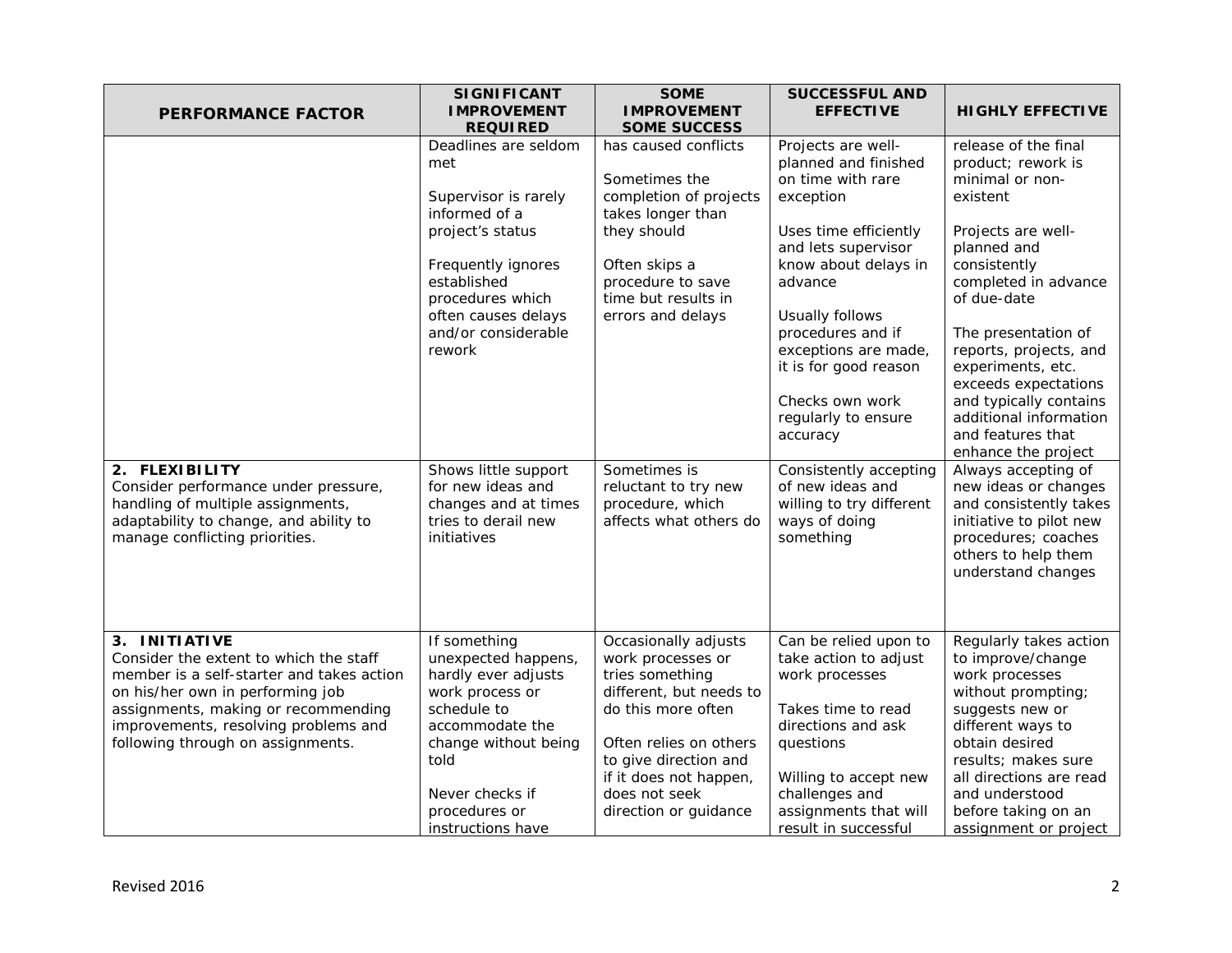| <b>PERFORMANCE FACTOR</b>                                                                                                                                                                                                                                                   | <b>SIGNIFICANT</b><br><b>IMPROVEMENT</b><br><b>REQUIRED</b>                                                                                                 | <b>SOME</b><br><b>IMPROVEMENT</b><br><b>SOME SUCCESS</b>                                                                                                                                   | <b>SUCCESSFUL AND</b><br><b>EFFECTIVE</b>                                                                                                                                                                                | <b>HIGHLY EFFECTIVE</b>                                                                                                                                                                                                      |
|-----------------------------------------------------------------------------------------------------------------------------------------------------------------------------------------------------------------------------------------------------------------------------|-------------------------------------------------------------------------------------------------------------------------------------------------------------|--------------------------------------------------------------------------------------------------------------------------------------------------------------------------------------------|--------------------------------------------------------------------------------------------------------------------------------------------------------------------------------------------------------------------------|------------------------------------------------------------------------------------------------------------------------------------------------------------------------------------------------------------------------------|
|                                                                                                                                                                                                                                                                             | been updated and<br>typically does what<br>was done the last<br>time                                                                                        | Sometimes ignores a<br>problem and waits for<br>others to find it and<br>resolve it                                                                                                        | problem-solving                                                                                                                                                                                                          | Always asks for<br>guidance in a timely<br>manner                                                                                                                                                                            |
|                                                                                                                                                                                                                                                                             | Does not try to find<br>out what caused a<br>problem and look for<br>or work with others to<br>find a solution                                              |                                                                                                                                                                                            |                                                                                                                                                                                                                          | Actively explores<br>solutions to problems<br>and weighs pros and<br>cons before taking<br>action                                                                                                                            |
|                                                                                                                                                                                                                                                                             |                                                                                                                                                             |                                                                                                                                                                                            |                                                                                                                                                                                                                          | Follows through with<br>assignments                                                                                                                                                                                          |
| 4. DEPENDABILITY<br>Consider the extent to which the staff<br>member completes assignments on time,<br>carries out instructions and adheres to<br>established work schedule.                                                                                                | Frequently late for<br>work<br>Assignments are often<br>left unfinished and<br>someone else has to<br>complete them<br>Rarely on time for<br>staff meetings | Sometimes late for<br>work<br>Periodically an<br>assignment is left<br>unfinished without<br>good reason and<br>someone else has to<br>complete it<br>At times, late for staff<br>meetings | Arrives on time and if<br>a late arrival is<br>expected, calls ahead<br>of time<br>Assignments are<br>usually finished by<br>the deadline; a<br>missed deadline is<br>rare<br>Consistently on time<br>for staff meetings | Consistently on time<br>for work<br>Assignments are<br>consistently<br>completed ahead of<br>time or by the<br>deadline; if there is a<br>delay, it is<br>communicated in<br>advance<br>Always on time for<br>staff meetings |
| 5. INTERPERSONAL RELATIONS,<br><b>COLLABORATION, TEAMWORK</b><br>The degree to which the staff member<br>uses tact and diplomacy in developing<br>good and effective working relationships<br>with individuals, groups and teams;<br>participates actively on teams; shares | Tends to argue with<br>co-workers if<br>something is done<br>and he/she disagrees<br>Tends not to share<br>supplies or equipment<br>with co-workers         | Prefers to do things<br>his/her own way, and<br>sometimes argues<br>with others when<br>being shown a new<br>technique<br>Tends to be reluctant                                            | Very willing to listen<br>to what others have<br>to say and to try new<br>methods, even if<br>he/she disagrees<br>Offers to share<br>supplies or equipment                                                               | Does not hesitate to<br>voice thoughts and<br>opinions and share<br>ideas, and is willing to<br>listen to and accept<br>what others have to<br>say                                                                           |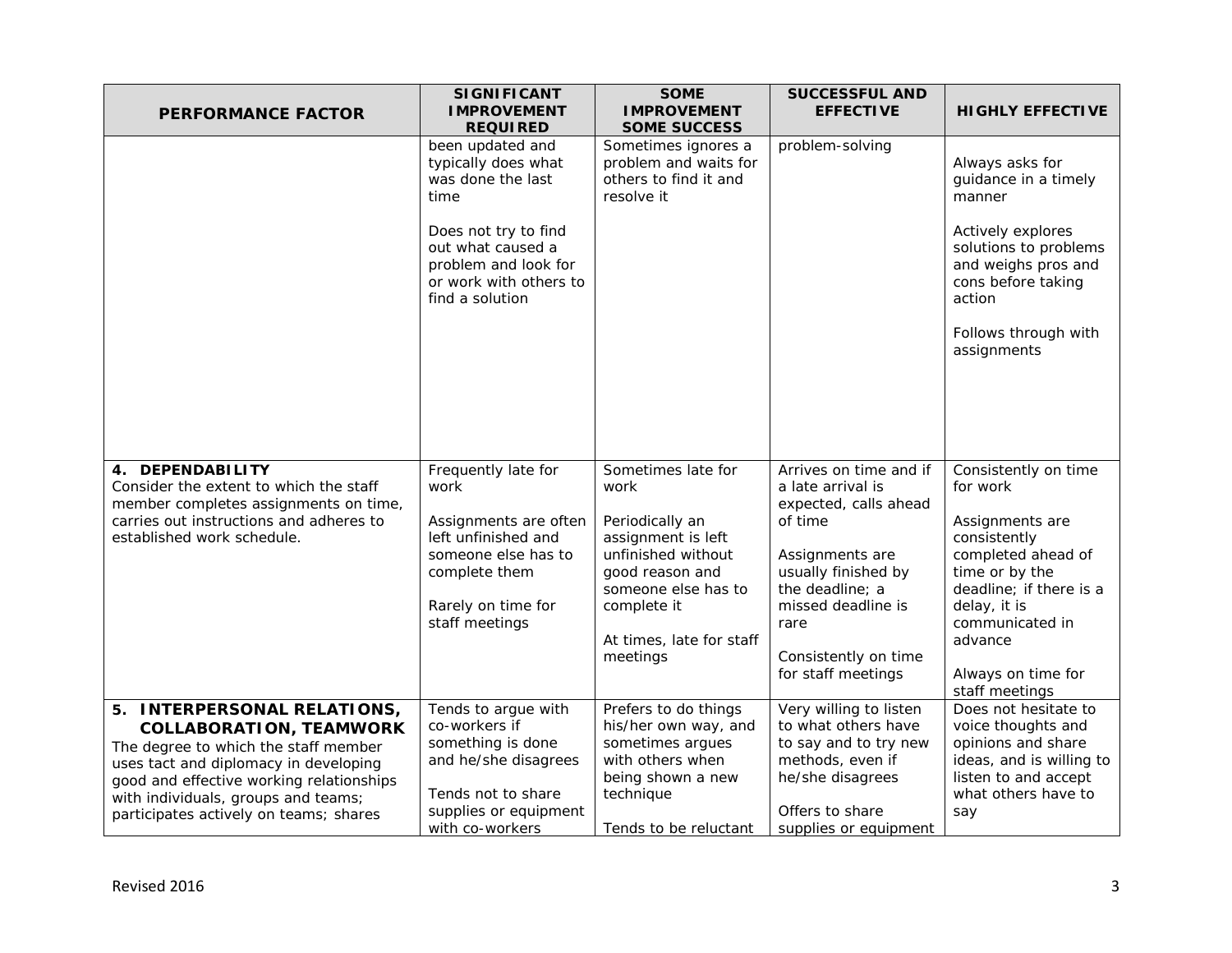| <b>PERFORMANCE FACTOR</b>                                                                                                                                                                                                                          | <b>SIGNIFICANT</b><br><b>IMPROVEMENT</b><br><b>REQUIRED</b>                                                                                                                     | <b>SOME</b><br><b>IMPROVEMENT</b><br><b>SOME SUCCESS</b>                                                                                                                                                                                           | <b>SUCCESSFUL AND</b><br><b>EFFECTIVE</b>                                                                                                                                                                                                             | <b>HIGHLY EFFECTIVE</b>                                                                                                                                                                                                                                                                                                                                              |
|----------------------------------------------------------------------------------------------------------------------------------------------------------------------------------------------------------------------------------------------------|---------------------------------------------------------------------------------------------------------------------------------------------------------------------------------|----------------------------------------------------------------------------------------------------------------------------------------------------------------------------------------------------------------------------------------------------|-------------------------------------------------------------------------------------------------------------------------------------------------------------------------------------------------------------------------------------------------------|----------------------------------------------------------------------------------------------------------------------------------------------------------------------------------------------------------------------------------------------------------------------------------------------------------------------------------------------------------------------|
| pertinent resources and information in<br>order to help others; and demonstrates<br>an acceptance of and respect for<br>individual differences.                                                                                                    | Frequently criticizes<br>co-workers in public<br>Does not actively<br>participate on team<br>projects and often<br>refuses to work with<br>other team members<br>on assignments | in sharing supplies or<br>equipment to help a<br>co-worker<br>At times, criticizes co-<br>workers in public<br>Participates on team<br>projects, but<br>sometimes exhibits an<br>unwillingness to work<br>cooperatively with<br>other team members | to help co-workers<br>Refrains from<br>criticizing co-workers<br>in public<br>Agrees and actively<br>supports team goals<br>when working in a<br>team environment                                                                                     | Offers supplies to<br>others when he/she<br>sees someone needs<br>something for an<br>assignment<br>Refrains from<br>criticizing co-workers<br>in public; knows when<br>to speak directly to a<br>co-worker if there is a<br>problem or an issue<br>that needs to be<br>resolved<br>Consistently helps<br>team members to<br>reach consensus and<br>action decisions |
| <b>6. CUSTOMER FOCUS</b><br>The degree to which the staff member<br>demonstrates courtesy in interactions and<br>attempts to understand and respond to<br>the needs of others who are internal or<br>external to the department and/or<br>College. | Accurate information<br>is rarely given; when<br>others need help, this<br>staff member is<br>frequently<br>inaccessible                                                        | Sometimes inaccurate<br>information is given<br>and not corrected<br>later; is generally<br>accessible to others,<br>but at times seems to<br>"disappear" when<br>needed the most                                                                  | Accurate information<br>is regularly given,<br>corrections are made<br>promptly; is either<br>accessible to others<br>when needed or<br>returns calls/visits<br>promptly;<br>understands what<br>others are asking for<br>and tries best to<br>assist | Always provides<br>accurate information;<br>if something needs to<br>be corrected it is done<br>without delay and<br>with an explanation of<br>what happened; very<br>accessible to others;<br>returns calls and<br>responds to emails<br>promptly; provides<br>sound advice                                                                                         |
| 7. TECHNOLOGY SKILLS<br>The degree to which the staff member<br>effectively uses or incorporates<br>technology to improve service and/or<br>accomplish assigned tasks.                                                                             | Rarely uses new<br>equipment and<br>software and often<br>refuses to learn new<br>methods that are<br>essential to the job                                                      | Usually uses new<br>equipment and<br>software after being<br>urged several times;<br>takes longer than<br>average to master<br>new methods                                                                                                         | Takes the time to<br>learn how to use new<br>software; practices<br>new knowledge; uses<br>it effectively once<br>mastered                                                                                                                            | Takes the time to<br>learn how to use new<br>software; often<br>researches new<br>products to make<br>recommendations;<br>practices new                                                                                                                                                                                                                              |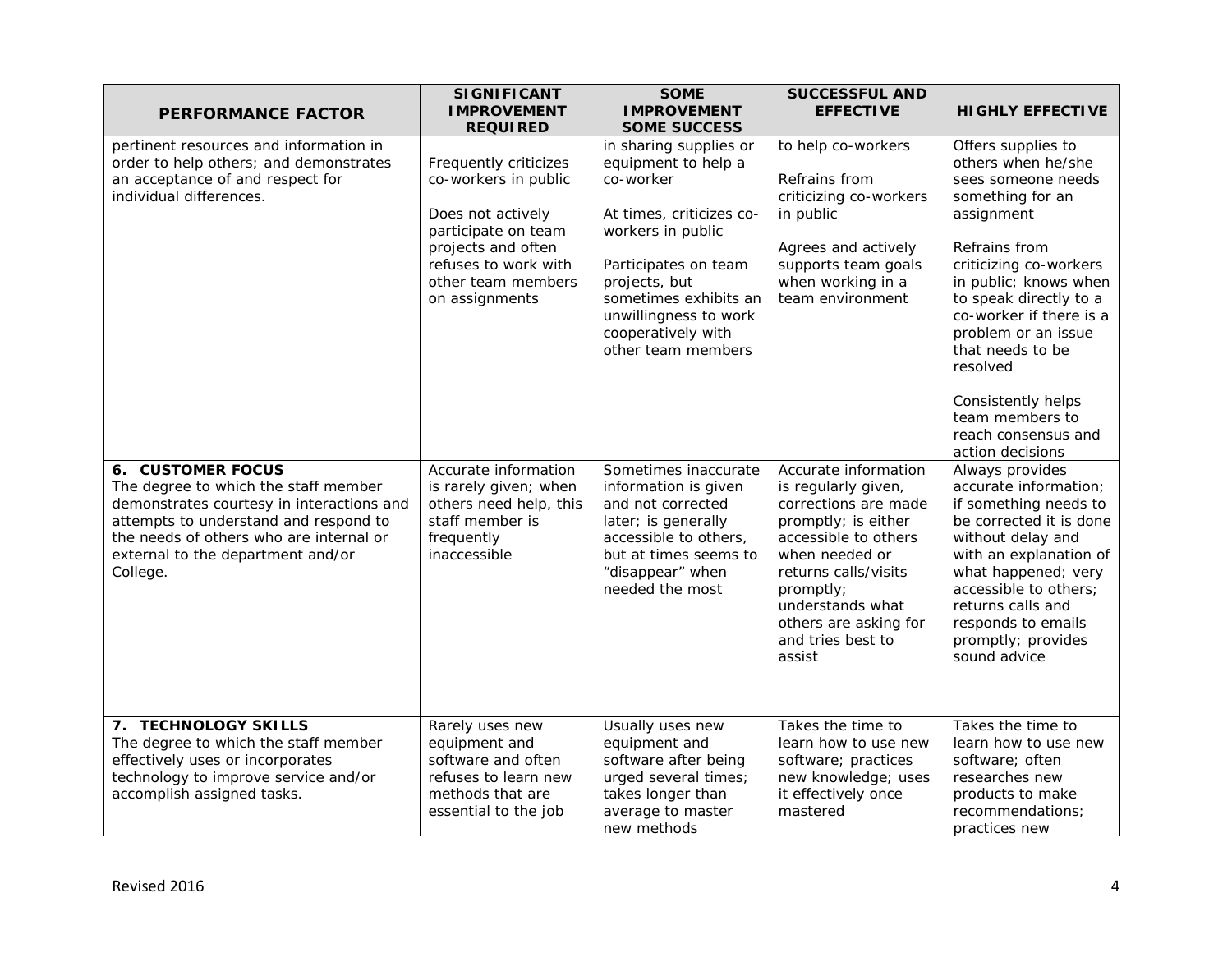| <b>PERFORMANCE FACTOR</b>                                                                                                                               | <b>SIGNIFICANT</b><br><b>IMPROVEMENT</b><br><b>REQUIRED</b>                                                                                                     | <b>SOME</b><br><b>IMPROVEMENT</b><br><b>SOME SUCCESS</b>                                                                                                   | <b>SUCCESSFUL AND</b><br><b>EFFECTIVE</b>                                                                                                                                                                                                            | <b>HIGHLY EFFECTIVE</b>                                                                                                                                                                                                                                                                                                    |
|---------------------------------------------------------------------------------------------------------------------------------------------------------|-----------------------------------------------------------------------------------------------------------------------------------------------------------------|------------------------------------------------------------------------------------------------------------------------------------------------------------|------------------------------------------------------------------------------------------------------------------------------------------------------------------------------------------------------------------------------------------------------|----------------------------------------------------------------------------------------------------------------------------------------------------------------------------------------------------------------------------------------------------------------------------------------------------------------------------|
|                                                                                                                                                         |                                                                                                                                                                 |                                                                                                                                                            | Offers to help others<br>to learn new<br>equipment or<br>software and<br>welcomes questions<br>and requests for<br>assistance                                                                                                                        | knowledge; uses it<br>effectively once<br>mastered<br>Teaches others in<br>using new equipment<br>or software and is a<br>resource to them                                                                                                                                                                                 |
| 8. SAFETY COMPLIANCE<br>The degree to which the staff member<br>practices safe work habits and complies<br>with College safety policies.                | Disregards safe work<br>practices even though<br>training has been<br>provided; has caused<br>risk of injury to self<br>and others on more<br>than one occasion | Occasionally does not<br>follow proper<br>procedures for using<br>equipment or lifting,<br>which places the<br>individual at risk of<br>injury             | Regularly practices<br>safe work habits                                                                                                                                                                                                              | Always practices safe<br>work habits; reports<br>unsafe conditions to<br>appropriate personnel                                                                                                                                                                                                                             |
| <b>COMMUNICATION</b><br>9.<br>Consider the extent to which the staff<br>member's thoughts are expressed clearly<br>and concisely in writing and orally. | Staff member is<br>abrupt and non-<br>communicative with<br>faculty, staff and<br>students when<br>requests for<br>assistance are made                          | Often ignores<br>requests from<br>faculty, staff and<br>students and doesn't<br>follow up to make<br>sure the individual<br>received a helpful<br>answer   | Very effective and<br>competent in<br>responding to faculty,<br>staff and students;<br>able to convey<br>information in a<br>manner that is easily<br>understood; helps<br>others understand<br>issues and checks to<br>make sure they<br>understand | Extremely effective in<br>conveying information<br>in writing and orally;<br>others seek this<br>individual when it<br>comes to asking for<br>information and help;<br>always follows up with<br>faculty, staff and<br>students immediately<br>after addressing a<br>request; asks for<br>feedback on services<br>provided |
| <b>10. USE OF RESOURCES</b><br>The degree to which the staff member<br>has used funds, staff or equipment<br>economically and effectively.              | The frequency of<br>errors and omissions<br>have resulted in<br>rework which has<br>been costly in staff<br>time and use of<br>resources                        | Occasionally an error<br>will cause timely and<br>costly rework and at<br>times the same<br>mistake is made two<br>or three times<br>At times has not read | Errors and mistakes<br>that impact cost, time<br>and staff are minimal;<br>learns from mistakes<br>Uses equipment<br>properly and ensures                                                                                                            | Anticipates what is<br>needed and prevents<br>costly errors and<br>mistakes<br>Takes care of<br>equipment and<br>ensures proper                                                                                                                                                                                            |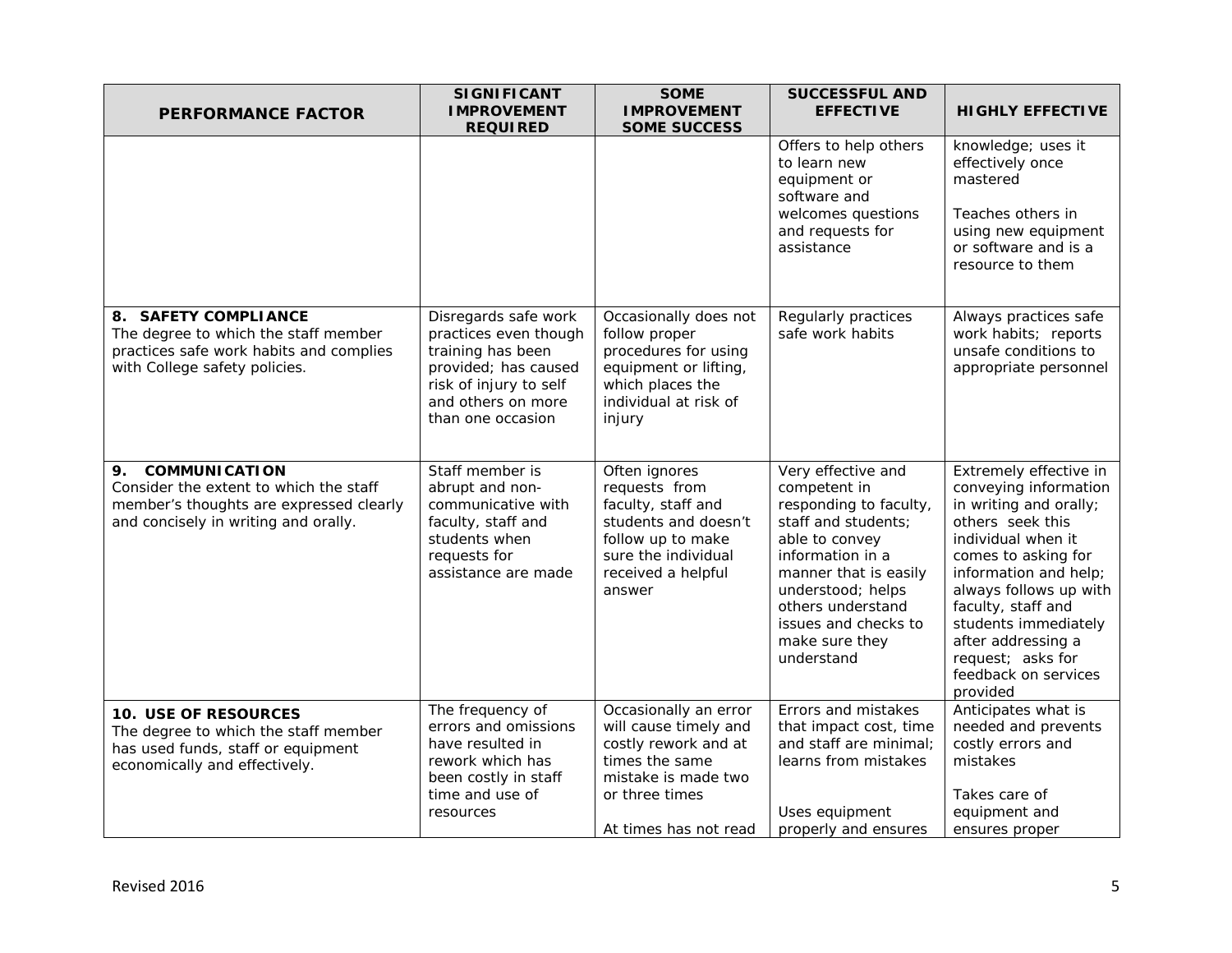| <b>PERFORMANCE FACTOR</b> | <b>SIGNIFICANT</b><br><b>IMPROVEMENT</b><br><b>REQUIRED</b>                                                     | <b>SOME</b><br><b>IMPROVEMENT</b><br><b>SOME SUCCESS</b>                                                     | <b>SUCCESSFUL AND</b><br><b>EFFECTIVE</b>                      | <b>HIGHLY EFFECTIVE</b>                                                     |
|---------------------------|-----------------------------------------------------------------------------------------------------------------|--------------------------------------------------------------------------------------------------------------|----------------------------------------------------------------|-----------------------------------------------------------------------------|
|                           | Does not use<br>equipment properly or<br>follow directions<br>which has resulted in                             | directions in using<br>equipment which has<br>resulted in damage                                             | regular maintenance<br>is scheduled<br>Delegates work fairly   | maintenance is done;<br>consistently uses it<br>properly                    |
|                           | costly repairs<br>Provides little<br>direction to staff on<br>reducing waste and<br>taking care of<br>equipment | Does not delegate<br>assignments to staff<br>who have more time<br>and the expertise to<br>work on a project | and evenly and knows<br>when to provide<br>assistance to staff | Delegates work<br>appropriately to staff,<br>focusing on their<br>strengths |

## **Factors 11 and 12 apply to supervisory staff.**

| <b>PERFORMANCE FACTOR</b>                                                                                                                                                                                                                                                                                                                      | <b>MAJOR</b><br><b>IMPROVEMENT</b><br><b>REQUIRED</b>                                                                                                                               | <b>SOME</b><br><b>IMPROVEMENT</b><br><b>REQUIRED</b>                                                                                                                        | <b>SUCCESSFUL AND</b><br><b>EFFECTIVE</b>                                                                                                                                                          | <b>HIGHLY EFFECTIVE</b>                                                                                                                                                                    |
|------------------------------------------------------------------------------------------------------------------------------------------------------------------------------------------------------------------------------------------------------------------------------------------------------------------------------------------------|-------------------------------------------------------------------------------------------------------------------------------------------------------------------------------------|-----------------------------------------------------------------------------------------------------------------------------------------------------------------------------|----------------------------------------------------------------------------------------------------------------------------------------------------------------------------------------------------|--------------------------------------------------------------------------------------------------------------------------------------------------------------------------------------------|
| 11. LEADERSHIP AND STAFF<br><b>DEVELOPMENT</b><br>The extent to which the supervisor<br>provides staff guidance and opportunities<br>for development and advancement; builds<br>an environment that supports<br>collaboration, teamwork and respect for<br>and acceptance of individual differences;<br>and promotes quality customer service. | Does not take the<br>time to identify needs<br>for staff development<br>Identifies staff who<br>are struggling, but<br>does not take the<br>time to give them<br>guidance           | Often has to be<br>directed to identify<br>needs for staff<br>development<br>Identifies staff who<br>are struggling, but is<br>inconsistent in giving<br>them guidance      | Regularly identifies<br>the need for staff<br>development<br>Identifies staff who<br>are struggling and<br>provides guidance on<br>a regular basis; seeks<br>assistance from<br>his/her supervisor | Shows a genuine<br>interest in developing<br>staff and identifying<br>their needs<br>Consistently coaches<br>staff who are<br>struggling, excels at<br>giving guidance and<br>assistance   |
|                                                                                                                                                                                                                                                                                                                                                | Does not encourage<br>staff to work together<br>on major projects as<br>a team<br>Does not encourage<br>staff to participate in<br>affordable and<br>pertinent staff<br>development | Frequently resists<br>supporting staff to<br>work as a team and<br>does not outwardly<br>champion<br>collaboration<br>Periodically<br>encourages staff to<br>participate in | Supports staff<br>participation on<br>committees and<br>teams, and is able to<br>organize effective<br>teams<br>Regularly encourages<br>each staff member to<br>participate in                     | Supports staff<br>participation on teams<br>and is adept at<br>selecting team<br>members, identifying<br>team leaders, and<br>making effective use<br>of each individual's<br>capabilities |
|                                                                                                                                                                                                                                                                                                                                                | opportunities                                                                                                                                                                       | affordable and<br>pertinent staff<br>development                                                                                                                            | affordable and<br>pertinent staff<br>development                                                                                                                                                   | Seeks affordable and<br>pertinent staff<br>development                                                                                                                                     |